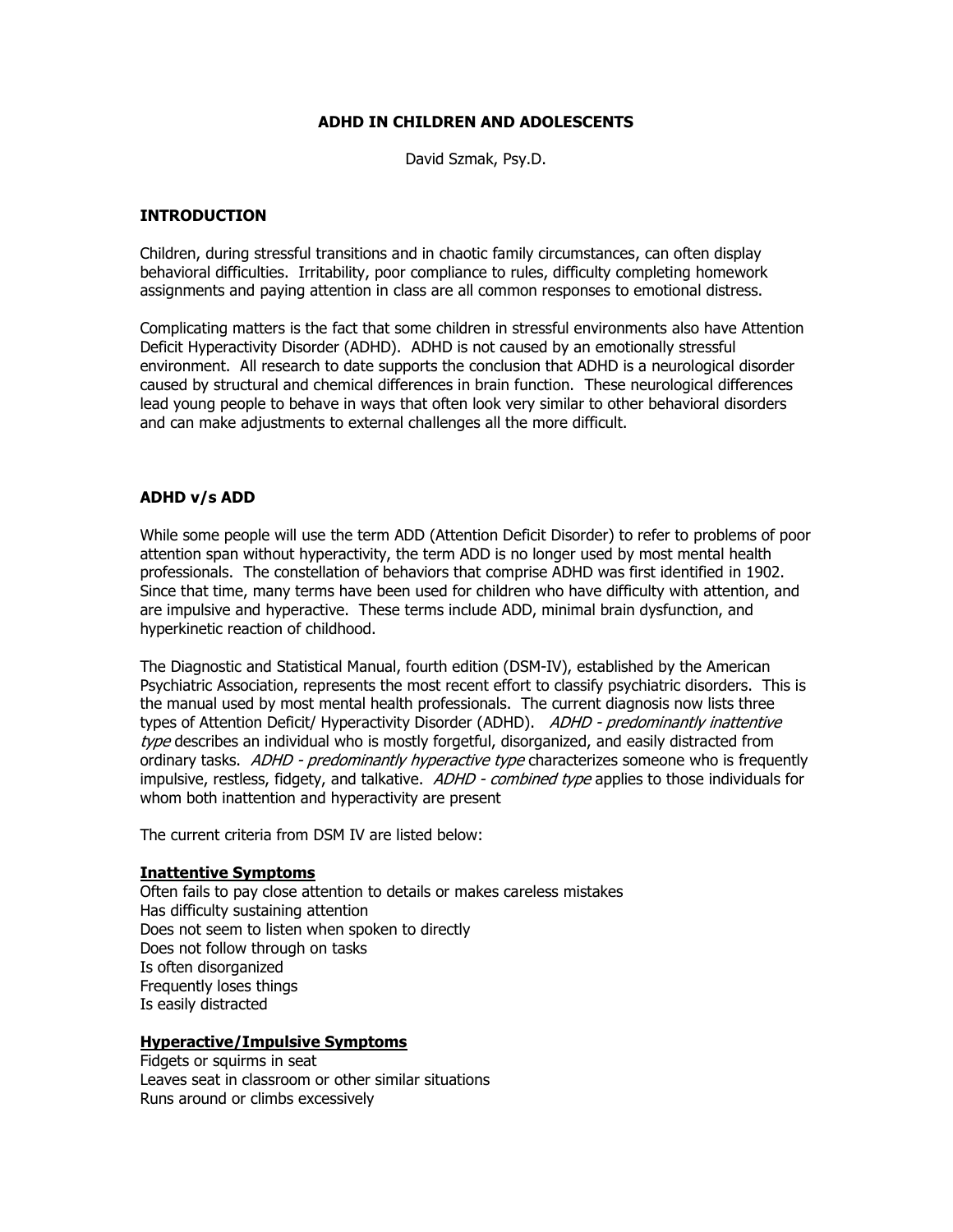In adolescents and adults, reports frequent feeling of restlessness Often on the go or acts as if "driven by a motor" Talks excessively, often loudly Blurts out answers Has difficulty waiting turns Interrupts or intrudes on others

# **THE ADHD BRAIN**

To understand what is happening within the brain of someone with ADHD, it is helpful to imagine the brain as a large corporation, with many offices and departments, each with a specific job to do. Raw materials are taken in, worked on, rearranged or organized in a certain way, and then sent out again. In any corporation, the executive suite monitors the activity of the rest of the corporation, prioritizes what is important and disregards that which is not. It directs the activity of the other offices and departments and plans for the future.

One way to understand ADHD is to imagine that the executive suite of the brain – which is located just behind the forehead in what is called the prefrontal lobes – does not send out signals loud enough to affect the rest of the brain. It is as if the rest of the corporation is left to react and manage on its own, with few reminders of goals, consequences and priorities. This way of understanding the ADHD brain as having a deficit in 'executive functioning' is extremely useful, and is supported by some interesting research.

It was once the case that we could only examine a brain after its owner was finished using it. Fortunately, we can now actually see some of the brain in action through the use of brain scans including PET (Positron Emission Tomography) scans. PET scans employ radioactively tagged glucose to highlight those areas of the brain that are most active. Dr. Alan Zametkin (Zametkin, et al.1993) used PET scans to demonstrate that individuals with ADHD have less activity in the prefrontal lobes than do individuals without this diagnosis (see figure 1). This supports the understanding that there is less influence from the prefrontal lobes over the rest of the brain. Less influence from the brains executive function center means more impulsive, disorganized and disruptive behavior.

#### **Clinical Example**

Taylor is a 9 year old boy with the combined type of ADHD. He was in his friend Tim"s backyard, looking at the friend"s pet lizard. Though it was not a chameleon, Taylor thought it would be interesting to see if the lizard would change colors as it crawled on the grass. While Tim was bringing out some food to put in the lizard"s terrarium, Taylor attempted to lift the lizard out of its container. It wriggled free and quickly scrambled beneath the back porch. It took hours to recapture the pet.

Later, Taylor's mother asked him, "What did we say to you about your friend's pet?" Taylor replied, "You said to leave it in the terrarium." Taylor could not explain why he had done exactly what he was warned not to do. He felt miserable that his friend"s pet was endangered by his actions. He worried that Tim would stay mad at him forever and would tell all their friends what Taylor had done. However, in the moment that the idea struck him, the intriguing image that he might actually see the lizard change colors formed a powerful impulse. Without a counterbalancing signal from the executive part of his brain that would allow him to weigh the risks and recall the directions he"d been given, Taylor acted.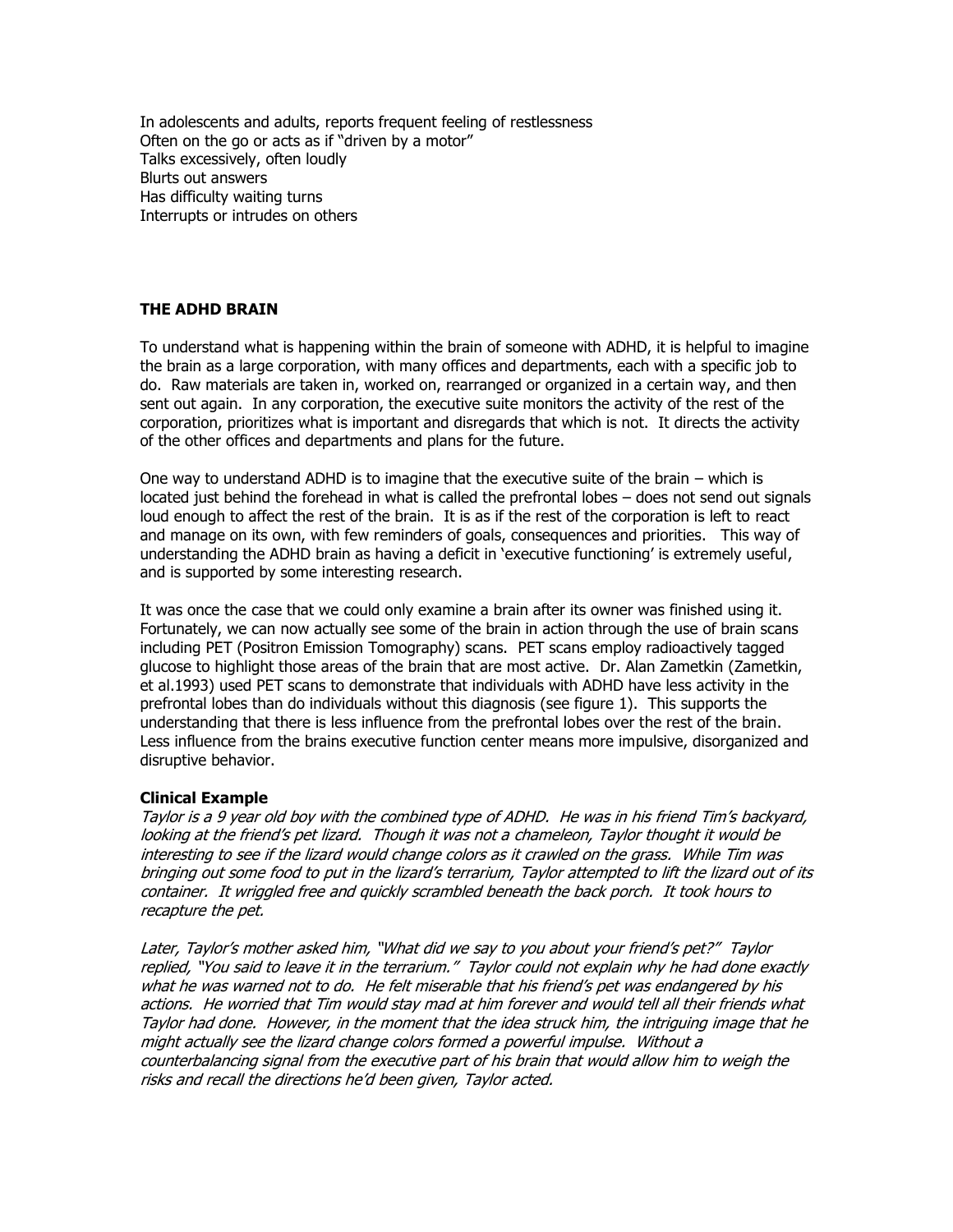Russell Barkley, one of the most active researchers in the field of ADHD, summarizes the problem this way: "ADHD is not about knowing what to do; ADHD is about doing what you know" (Barkley, 2000). Because many youth with ADHD do know exactly what they are supposed to do, it is frequently assumed that they are deliberately defying those in authority. This may sometimes be the case, but most often the behavior is the result of delays in the ability to inhibit impulses. A general rule of thumb is that emotional self -control in a child with ADHD is about that of a typical child two thirds as old. For example, a 12 year old with ADHD – impulsive or combined type, will have the emotional self-control of a child about 8 years old.

As you can imagine, the consequences of such a delay means that the child with impulse issues is frequently being corrected, reprimanded, and disciplined. Many such children begin to believe that they are inherently bad. They may also believe that the adults around them are hostile toward them, "for no reason". Because individuals with ADHD tend to be poor in self-monitoring, they frequently cannot see their own contribution to conflicts with others. They may feel unfairly picked on by adults and peers. This can lead to low self esteem, depression, a defensive or hostile response to requests or correction, and in some cases, a persistent oppositional and defiant attitude.

# **DIAGNOSIS**

Brain scans as described above are useful in research, but they are not practical for diagnosing ADHD. Such tests are very expensive. They require equipment not generally available in community hospitals or doctors offices. Moreover, PET scans depend on an injection of radioactive glucose, which most parents would consider unwarranted given that ADHD is not a life threatening condition. Instead, clinicians perform what could be considered a *behavior* scan. A child"s behavior is described in detail through a variety of measures including questionnaires and interviews. Since ADHD is a neurological disorder and not a reaction to a particular situation, it is expected to be observed in many settings. Therefore, the child's ability to tolerate frustration, inhibit impulses, pay attention and maintain organization is assessed at home, in school, at other's homes, and in the clinician's office.

It is NOT true that all children and adolescents with ADHD are unable to concentrate or control their behavior in every situation. In fact, when frustration levels are low and rewards are frequent, ADHD is often not detectible. This is why one may not see ADHD behavior while a child is watching TV, or playing certain, well-practiced video games. It is also why some pediatricians and other medical professionals may erroneously conclude that a child with good self-control in the examination room could not have ADHD. Instead, it is when the demands of the situation call for sustaining attention or behavioral control and when the reward is distant or non-existent that one is likely to see ADHD behavior.

Moreover, an individual with ADHD does not have symptoms that are uncommon in the general population. Instead, those with ADHD have extremely high levels of very common behaviors. Therefore, the question for the clinician is how extreme are the symptoms demonstrated by a child. The questionnaires that are used have been tested or "normed" on hundreds or thousands of people with and without the diagnosis of ADHD so that the individual being evaluated can be compared to his or her peers.

Other conditions that can, in certain situations, produce symptoms that look like ADHD include: BiPolar Depressive Disorder, Learning Disabilities (because of the behavioral issues that can accompany feeling inadequate at school), Asperger"s Syndrome (because of the tantrums and meltdowns), Childhood Depression (which rarely has the sedating quality of adult depression)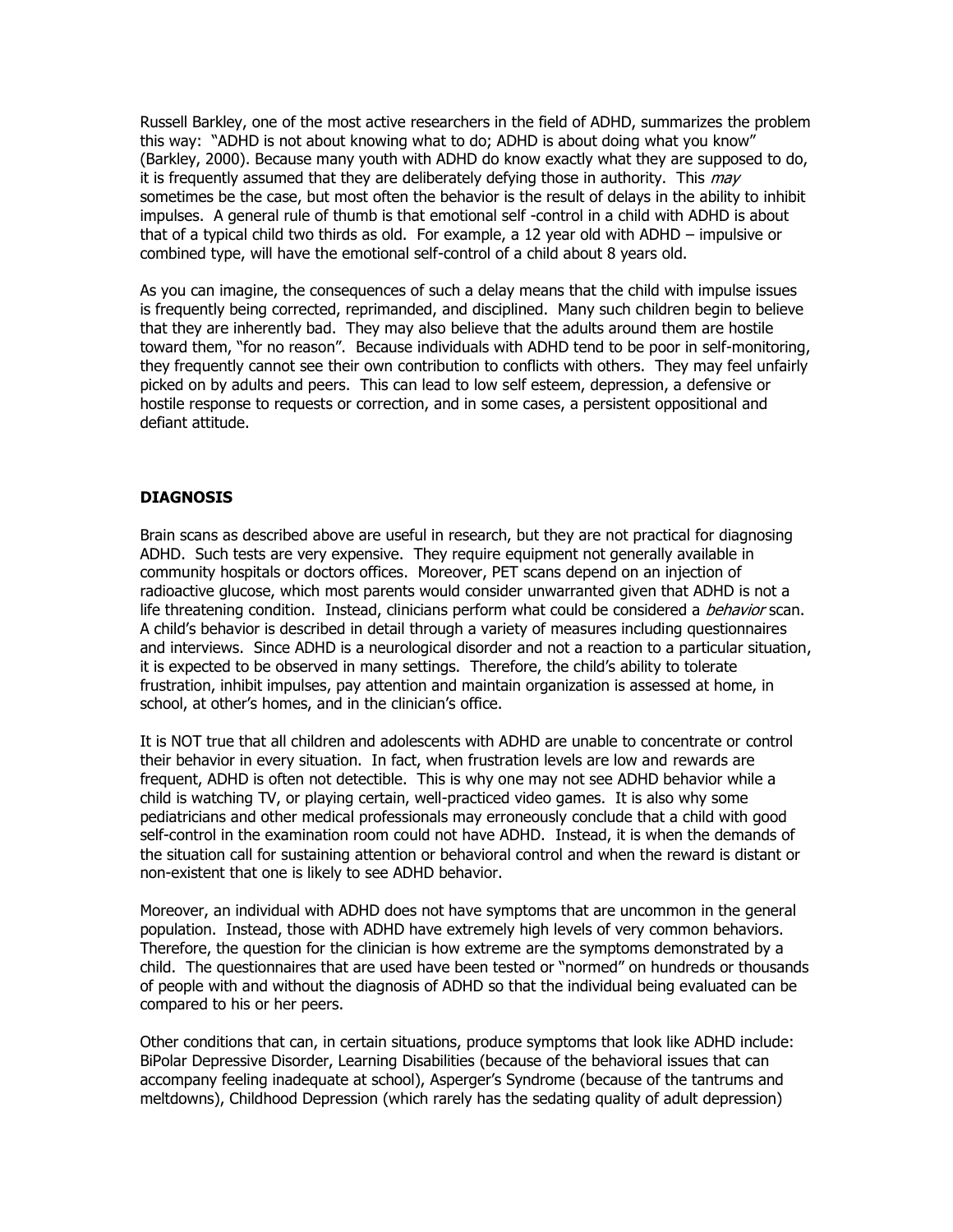and even lead poisoning (which sometimes accompanies home construction or living in older homes with deteriorating paint) and thyroid dysfunction.

The diagnosis of ADHD is made after a thorough evaluation of an individual's emotional, social and academic functioning, taking into account the observations of parents, teachers and other school personnel, and other professionals. The evaluation must demonstrate that an individual's behavior exceeds the norms for his or her age on quantifiable measures AND that these symptoms cause an impairment in the individual"s functioning in an important area of life AND that there are no other potential causes for the behavioral issues that are observed.

It should be noted that there are several common co-occurring diagnoses associated with ADHD. These include mood disorders, anxiety, oppositional defiant disorder, conduct disorder, learning disabilities, and substance abuse. If behavioral interventions are not effective, it is sometimes due to the presence of these other conditions.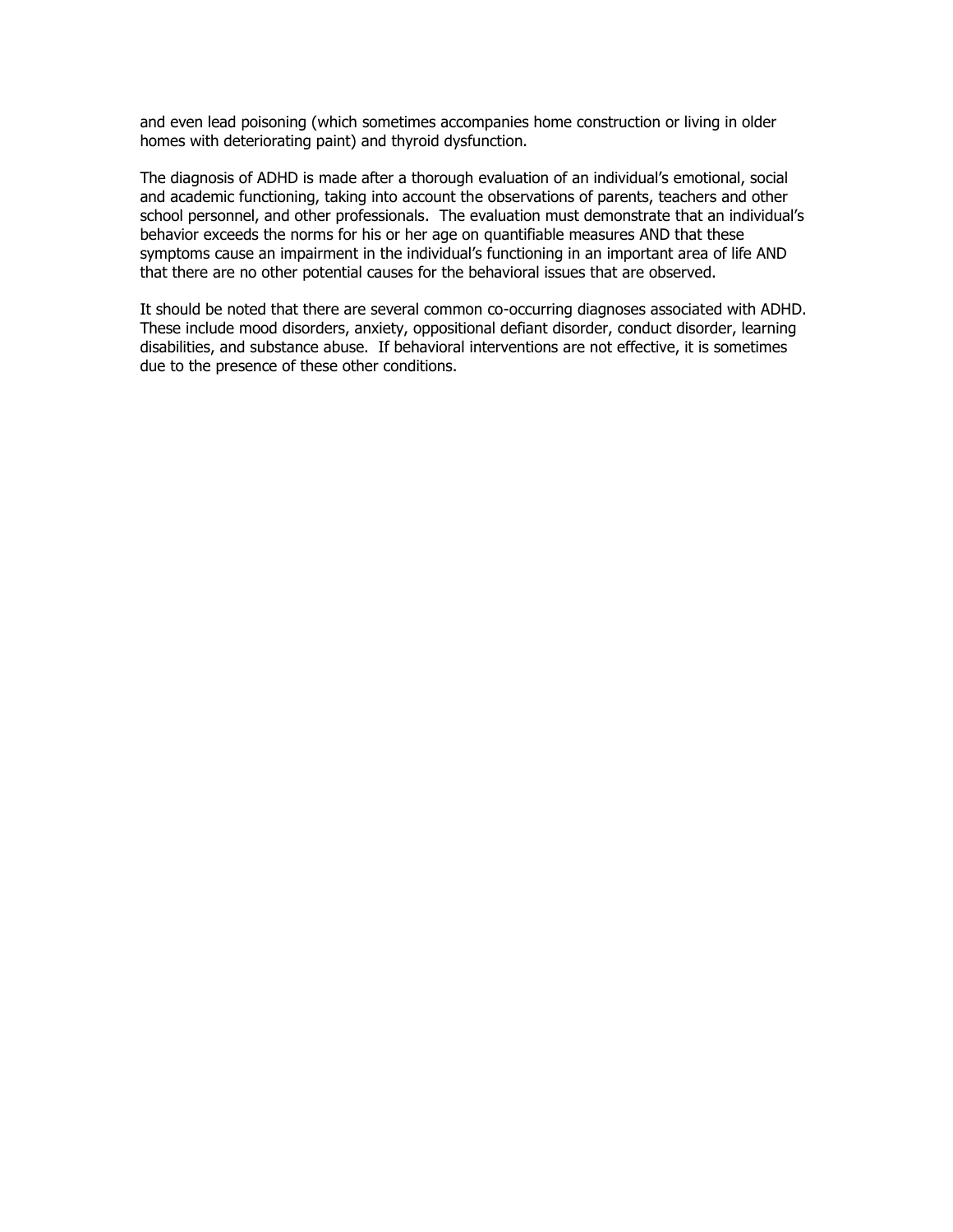### **PARENTS AND ADHD**

As mentioned above, ADHD is not caused by environmental factors such as poor parenting, diet, or television viewing. All reliable data point to a complex genetic pattern such that individuals with ADHD are found to cluster in families. There is also evidence to suggest that factors such as low birth weight, smoking during pregnancy, difficulties during delivery and brain trauma can lead to ADHD in some cases.

The observation that parents of children with ADHD sometimes demonstrate poor parenting is now understood as the consequence of frustration in attempting to manage ADHD symptoms, bringing out some of a parent"s worst behavior and/or the consequence of untreated ADHD in the parent. In fact, it is common to find depression in parents of children with ADHD as they struggle to manage their child"s behavioral difficulties. Many parents find themselves wishing they had a "normal" child and then feeling great guilt about such feelings. Alternately, parents sometimes blame one another for their child"s behavior, social issues, attitude or distress. Oftentimes, the parents become split in their response to the child"s behavior such that one parent takes a protector role, while the other is critical and impatient (Everett & Everett, 1999). Siblings of children with ADHD often resent the attention and emotional demand that the affected child places on the parents.

# **TREATMENT OF ADHD**

The very good news about ADHD is that since first being identified over a century ago, ADHD is one of the best researched conditions affecting children"s mental health. While the exact neural mechanisms involved have yet to be identified, we now have a great deal of knowledge about what helps individuals with ADHD to succeed.

One of the largest studies to date was completed by the National Institute of Mental Health. The Multimodal Treatment Study of Children with ADHD (MTA, 1999) compared 4 groups of children diagnosed with ADHD. The groups differed only in the care they received after diagnosis: 1) state-of-the-art psychiatric treatment (medication only); 2) an elaborate psychological treatment (including individual and family therapy, summer programs, and parenting classes); 3) a combination of medication plus the elaborate psychological treatments; and 4) referral to community clinicians.

The group receiving the combined treatments and the group receiving medication only showed significant reduction in ADHD symptoms over the 14 months that the groups were monitored. The psychotherapy group and the community referral group did not show such improvement. On other measures, specifically on parent-child relationships, academic performance, oppositional behavior and anxiety, only the combination treatment group showed significant improvement. In addition, this group was able to be prescribed slightly lower doses of medication compared to the medication only group.

This study, completed in 1999, demonstrated two essential facts about the treatment of ADHD. First, it established that medication is a powerful and important element in the remediation of ADHD symptoms. In fact, 70- 80% of children with ADHD have a positive response to psychostimulant medication. The MTA physicians carefully monitored their patients, took time to explain the medication and its effects, and actively adjusted the medication to minimize sideeffects.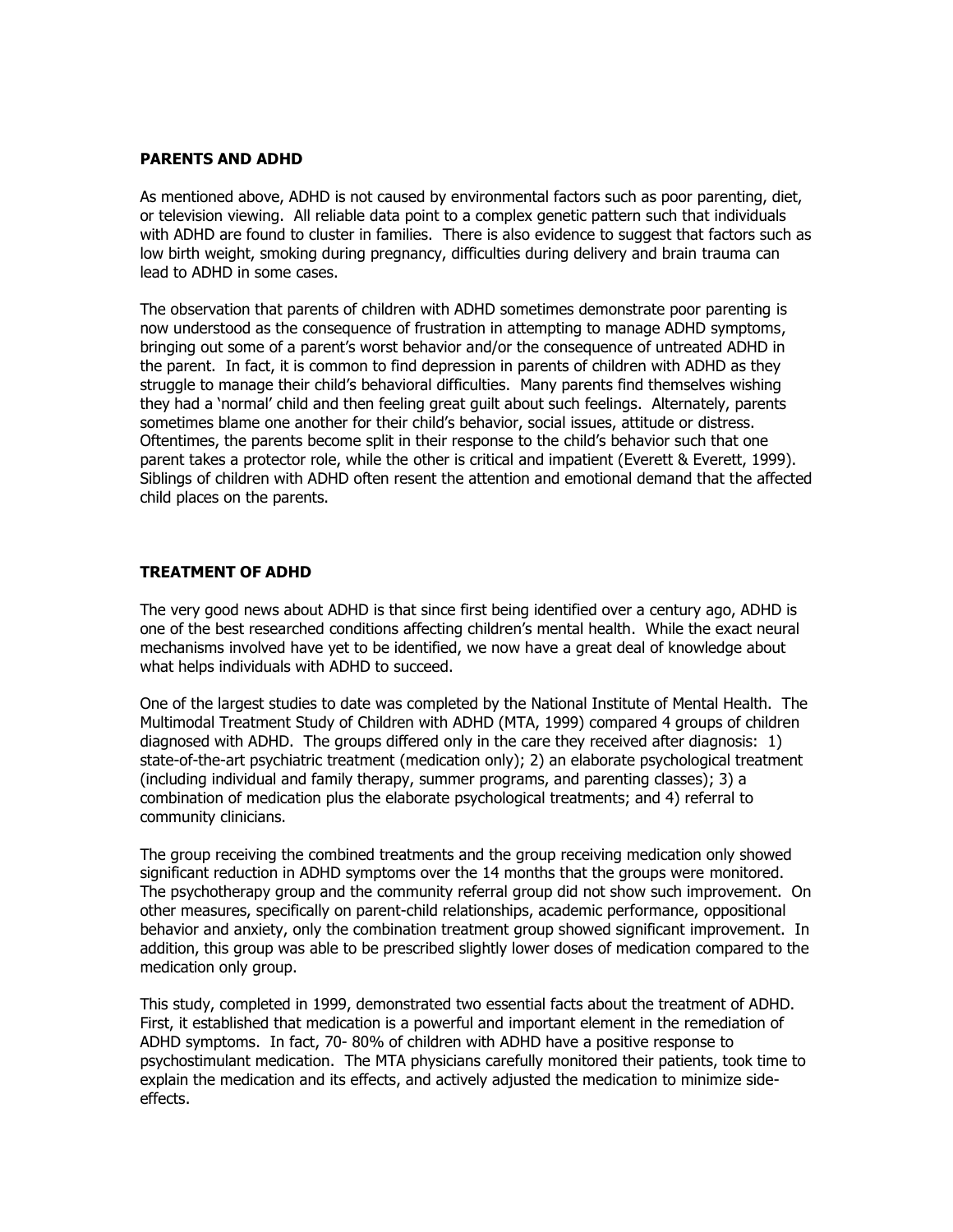The second aspect of successful ADHD treatment highlighted by the MTA study was the role of behavioral treatment. Working with a professional experienced in the treatment of ADHD can make a tremendous difference in the psychological health of a youth with ADHD. Without intervention, family conflict can intensify as parents misinterpret the behavior of the child with ADHD. Many parents attempt to increase their control through yelling and escalating punishments. This often activates greater resentment and resistance on the child"s part, while decreasing the affection that parent and child feel for one another. It does not take many rounds of punishment and resentment for both parties to feel alienated from one another and desperately hopeless. Good psychotherapy interrupts this pattern and moves the family onto the more useful effort to find the accommodations necessary to successfully manage ADHD symptoms. Maintaining focus on managing the symptoms of ADHD, rather than on punishing the child for behavior that is a natural reflection of his or her neurology, tends to unite rather than divide a family. It also reduces the child"s feelings of failure.

## **ENVIRONMENTAL ACCOMMODATIONS**

The efforts of parents, affected child, clinician, and school personnel working together are crucial to the successful management of the symptoms of ADHD. The following areas of adaptation will reduce the frequency of conflict and the toll on the child"s self-esteem.

## **Exercise**

Regular physical activity has a multifaceted beneficial effect on children and teens with ADHD. Exercise provides an outlet for the restless, undirected energy associated with ADHD. It often produces a sense of inner calm and greater focus. For this reason, teachers should avoid taking away recess as a punishment for poor behavior.

Young people are usually far more attuned than adults to the physical experience of selfhood. Feeling competent in an activity often leads to a boost in self-esteem and a general improvement in mood. Group activities give an opportunity to build positive connections with peers, though team sports need to be selected carefully since ADHD can also interfere with cooperation and reading social cues. Exercise can also reduce the delay in sleep onset often associated with ADHD.

# **Routine**

A predictable pattern for the completion of homework and other tasks helps to compensate for the internal disorganization common with ADHD. Caregivers should look to collaborate with their child in the creation of a routine for homework, chores, personal care and bedtime preparations. Strive to maintain the attitude that while the assorted tasks must be completed, the young person"s suggestions for timing will be seriously considered and at least given a trial most of the time. This is a process which works best by using brainstorming and trial and error adjustments.

At most ages prior to high school, a chart or schedule can usually be employed to help guide behavior. Rewards for successful completion of various portions of the routine will most often improve compliance. The use of reward is addressed in the next section. Beginning in middle adolescence, it is often more practical to establish daily deadlines for the completion of a select number of tasks and allow the teen latitude in the exact timing of the behavior. For example, it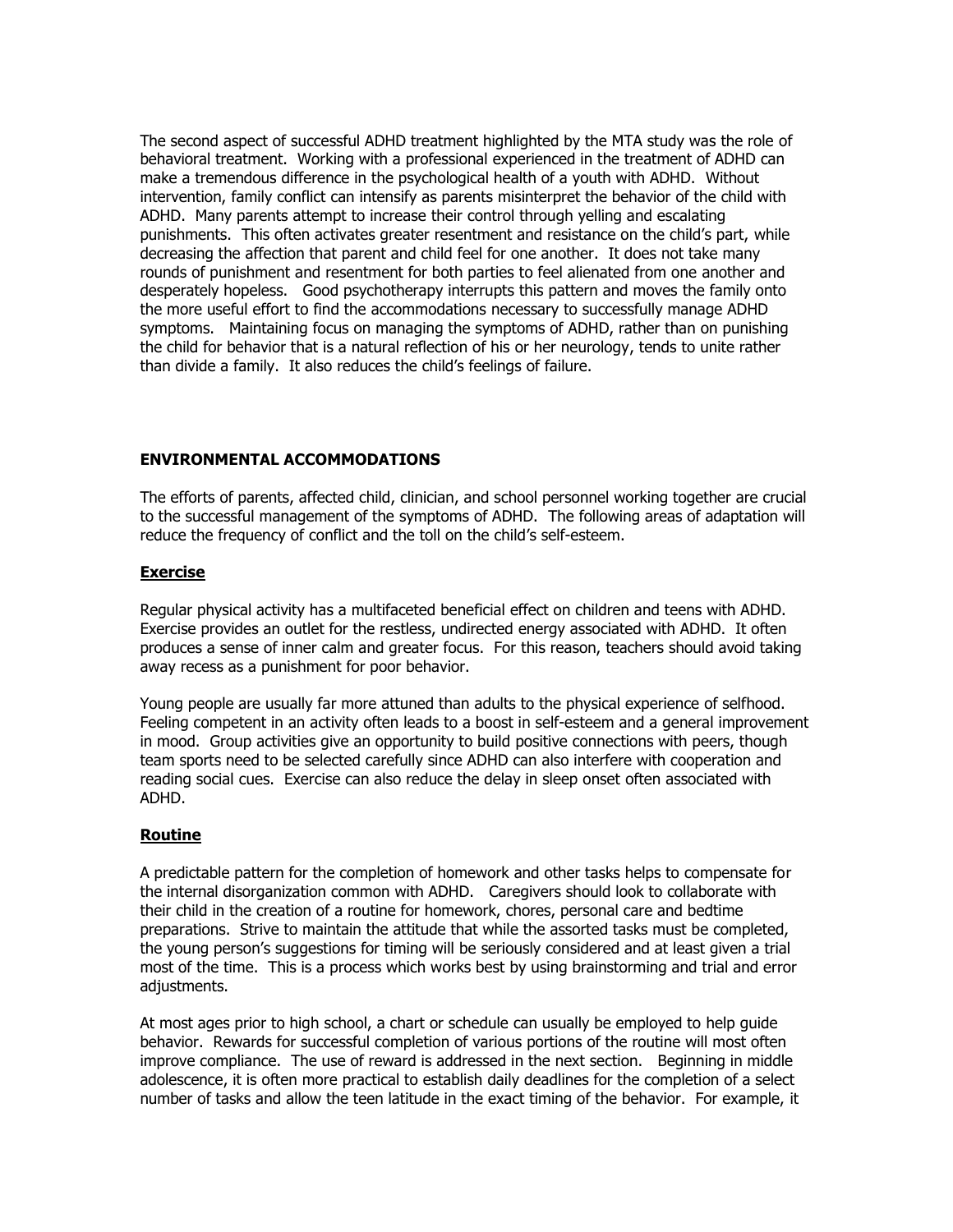can be agreed that homework needs to be completed by 9 pm on nights without a sporting event or team practice.

The experience of external requirements and structure assist the young persons with ADHD in internalizing such structure over time. The habits established with parents become those that the individual tends to repeat. However, it is important to recognize that for youth with ADHD, routine can also be experienced as oppressive. Therefore, it helps overall compliance and maturation to include some "down-time" in the daily schedule. After school free time is often essential. Choose activities that are usually restorative, not depleting. Wise choices and moderation are important. For example, shooting baskets or skateboarding for 15- 30 minutes can be helpful to some children, whereas longer periods can often leave them fatigued and cranky.

Activity choice also depends on the child"s ability to transition out of the activity. It is frequently necessary to switch to other activities if a child has too much resistance to ending the activity after the allotted time has elapsed. Alternatives for down-time activities include eating a snack, watching a 30 minute television program, listening to music or reading a graphic novel (i.e. comic book).

## **Behavioral Rewards**

Children with ADHD (and most adults with the condition) have a qualitatively different experience of time. Consequences for actions seem delayed, even distant. Most cannot easily get started with projects because their motivation is minimal until the final hours before the assignment is due. Many will say, "I work better under pressure" because they depend on the 'crisis of the ticking clock" to over-come their inertia. Many will act based only on the salient features of the moment, with little regard for the big picture or the likely outcomes of their actions.

It is because of this disconnection from consequences and what looks like complete disregard of time that behavioral rewards are so essential to helping the child with ADHD. The core of executive function is the orientation to the future (Barkley, 1997). If the future chronically seems very distant and vague, then the individual often does not sufficiently make adjustments to be ready for the demands that the future will bring. Behavioral rewards are akin to large, attractive billboards which say, in effect, "You're on the right track. Keep heading this way."

Most children with ADHD are readily engaged in a comprehensive behavioral system if it is presented and structured well. The essential ingredients to an effective behavioral system are the following. One must first generate interest by asking the young person to create a "wish list" of potential prizes to be earned. Suggest that some prizes be small ones, some large, and some be activities to be enjoyed with parent(s). Unless there are selections that are objectionable or potentially dangerous, all prizes stay on the menu of potential rewards. The caregivers are the ones to assign point values, so that very expensive items receive very high point values.

The caregivers create a chart so that two behaviors are identified to be worked on during any period. The behaviors are stated in positive form such as, "Treat family members with respect" or "Use plan for managing anger". Behavioral goals are periodically updated or modified depending on the child"s success.

Each day is divided into two or three periods. For school days, three periods would be from awakening until leaving for school, returning from school until dinner, and dinner until bedtime. For non-school days and weekends, the periods are from awakening until lunch, lunch until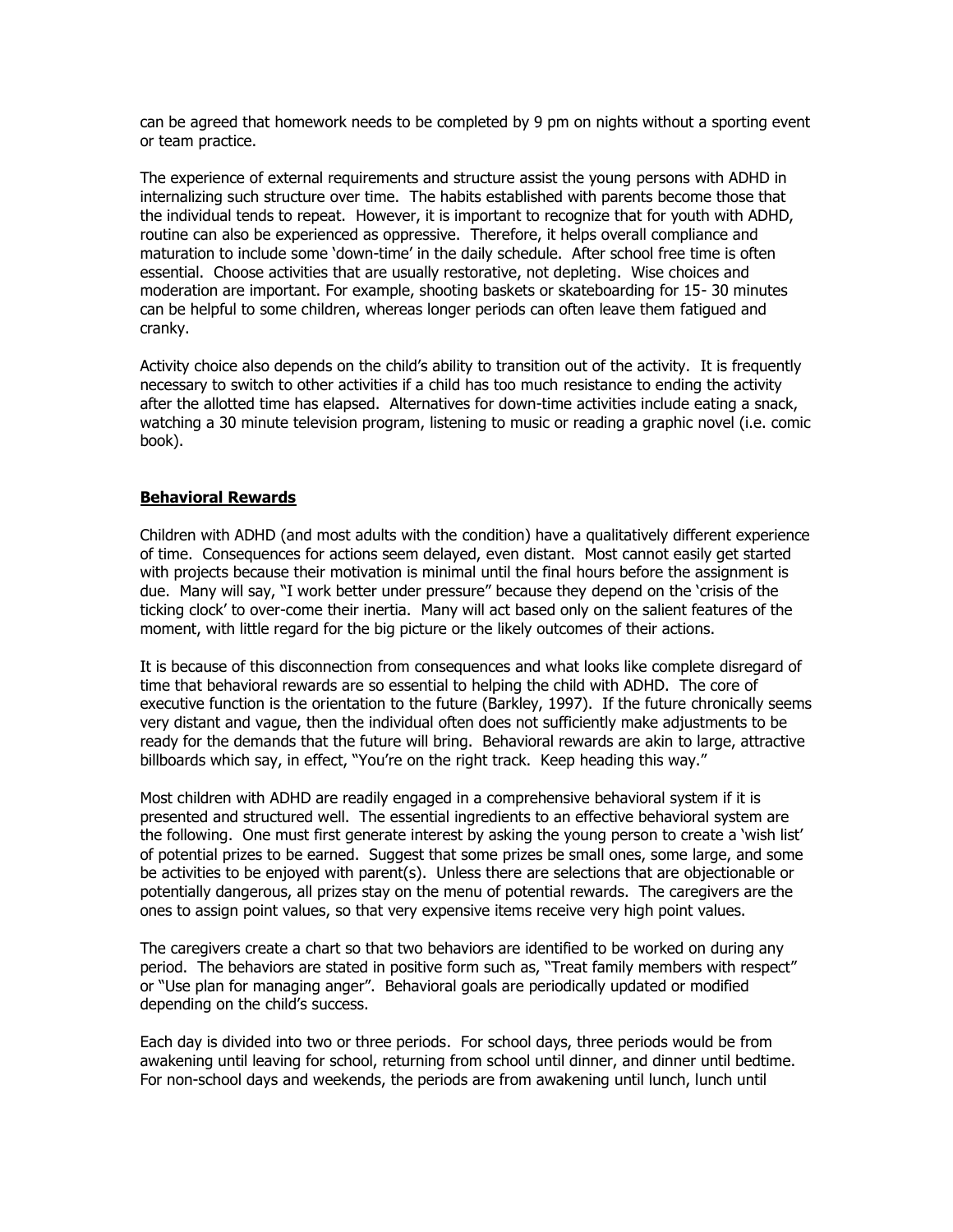dinner, and dinner until bedtime. The reason for having multiple periods is to prevent the child who has a miserable morning from being unmotivated for the rest of the day.

Children are rewarded for successfully enacting their goals, so that up to two points can be awarded for each period of the day. For a three period day, this would mean a maximum of 6 points per day, 42 points per week. Caregivers would therefore designate point values for rewards such that a week of excellent behavior could achieve a prize of very modest value. Very expensive or elaborate rewards might take many months to attain. When awarding points, be sure to describe the behavior that was observed. If a child was unsuccessful in earning points, the approach to adopt is one of support and problem solving. Caregivers should express their wish for the child to earn every reward possible and offer to help their child to overcome obstacles to earning points.

It's best to decide in advance when points can be exchanged for prizes (e.g. only on weekends, or with 5 days notice if a trip to the store is required). NEVER give points to a child in advance of him/her earning them. All points must be earned to be spent. Also create a rule such that points can only be redeemed in the context of a good day. This will keep parents from providing a reward during a period of undesirable behavior.

If three periods per day are too cumbersome for a family, the number can be reduced provided that parents clearly describe the behavior that led to the points awarded.

#### **Homework and School Work**

Many parents of children with ADHD describe homework as an endless battle that plagues the family each night. Children with ADHD frequently delay and resist starting their homework because the process is so boring and arduous. Work that might take the child 15 minutes can take two hours to complete. Homework issues often remain through high school. Medication can be helpful, but accommodations are usually necessary with or without medication.

One of the most important interventions is to establish good communication between parents and teachers. In the early years, it is helpful for the teacher check the accuracy of homework assignments written in the child"s notebook or planner and to initial these entries after doing so. After the child completes the homework, parents check it and initial the list of assignments. Parents and teachers can also use this system to communicate via notes as needed.

In later years, such a system becomes unpalatable for students who often fear looking "weird" having a teacher sign their planner. In these instances, parents can communicate with cooperative teachers via email. Some teachers resist this communication; they incorrectly believe that students with ADHD will become motivated on their own once they see their deficient marking period grades. As described above, most youth with ADHD cannot sufficiently motivate themselves for distant consequences and require the regular interventions of parents. Many schools use an online "blackboard" where assignments are updated daily.

It is also helpful to establish a work space that is conducive to productive work. This usually means reducing the number of distractions, or 'shiny objects'. Shiny objects are all those activities that have greater attraction than the work that needs to be done. Ironically, these can even include activities that under other circumstances would be avoided, such as putting away clothing or cleaning under the bed. Most often, the distractions are activities like instant messaging, visiting web sites, watching videos, fighting with siblings, sleeping, listening to music without working, and texting or talking on the phone.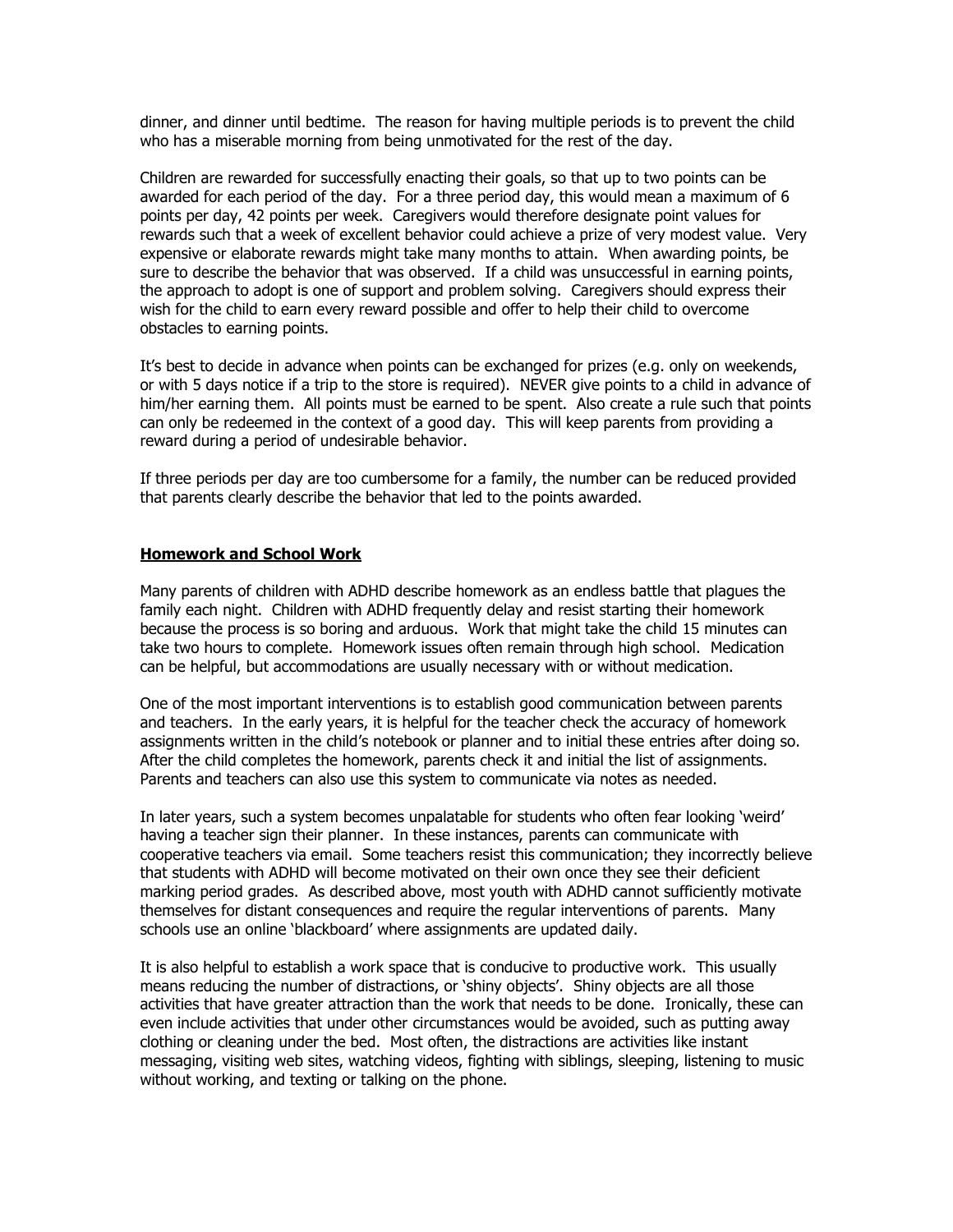For these reasons it is usually very helpful for a child with ADHD to work in a space that is frequented by parents. This can include the kitchen or dining room table, or a bedroom with an open door. It is important to strike a balance between ease of supervision and number of distractions. For example, working at the kitchen table is not productive if the sound from a nearby television keeps the child from focusing on his work.

Reading assignments are frequently experienced as very tedious. Reading aloud can increase attention and memory by adding an auditory channel when processing the written material. Similarly, reading along while listening to a book on tape or CD can often be useful to children with ADHD.

Short breaks can be offered after the completion of a set amount of work. This usually produces the effect of a reward for an accomplishment rather than escaping after avoidance or fatigue. Breaks are usually best when short and involving an activity that can easily be ended. Physical activity is sometimes very helpful in restoring mental alertness.

Finally, parent involvement in tedious but necessary activities such as cleaning out backpacks, putting papers into colored folders, and transferring long-term assignments onto a calendar are often necessary accommodations to the limitations imposed by ADHD. Similarly, teachers may be asked to make accommodations as well. Since ADHD is a disability as defined by the Americans with Disability Act of 1990, students are often eligible for additional time in taking tests, preferential seating, special "pay attention" signals known only to the child, and other helpful adjustments known as Section 504 Accommodations. A therapist or psychiatrist can usually help guide the caregivers in requesting these modifications. If ADHD affects the child"s performance in school to the point that there are significant learning deficits, then parents can request a child study team evaluation with the aim of obtaining more significant alterations in the teaching, discipline and work load. If approved by the child study team, these modifications are more extensive and become part of the child"s IEP or Individualized Educational Plan.

# **Caregiver Support**

One of the first things that caregivers should do upon learning of their child"s ADHD diagnosis is to join a peer support network such as CHADD. National membership in CHADD provides regular email updates on topics such as educational issues, medication, self-care, and family destressing. In addition, there are resources on the CHADD website that help parents to avoid many of the dead-ends that are frequently touted online as cures for ADHD. Embarrassment and shame can be isolating and limit understanding.

Local chapters of CHADD offer peer support and exposure to area experts who can help with treatment needs.

Books and videos that are often very useful to parents are listed in the appendix. In caring for a child with ADHD, knowledge is one's best ally. Caregivers are advised to make it a priority to learn all that they can about the condition and the approaches that have worked for others.

It is essential that caregivers also devote time to their own needs. Work, ordinary family pressures and the extra stressors that accompany raising a child with ADHD require parents to make a deliberate effort to attend to their own needs. Time is usually limited by the multiple demands, but setting aside time for personal interests and recreation can give parents desperately needed rejuvenation.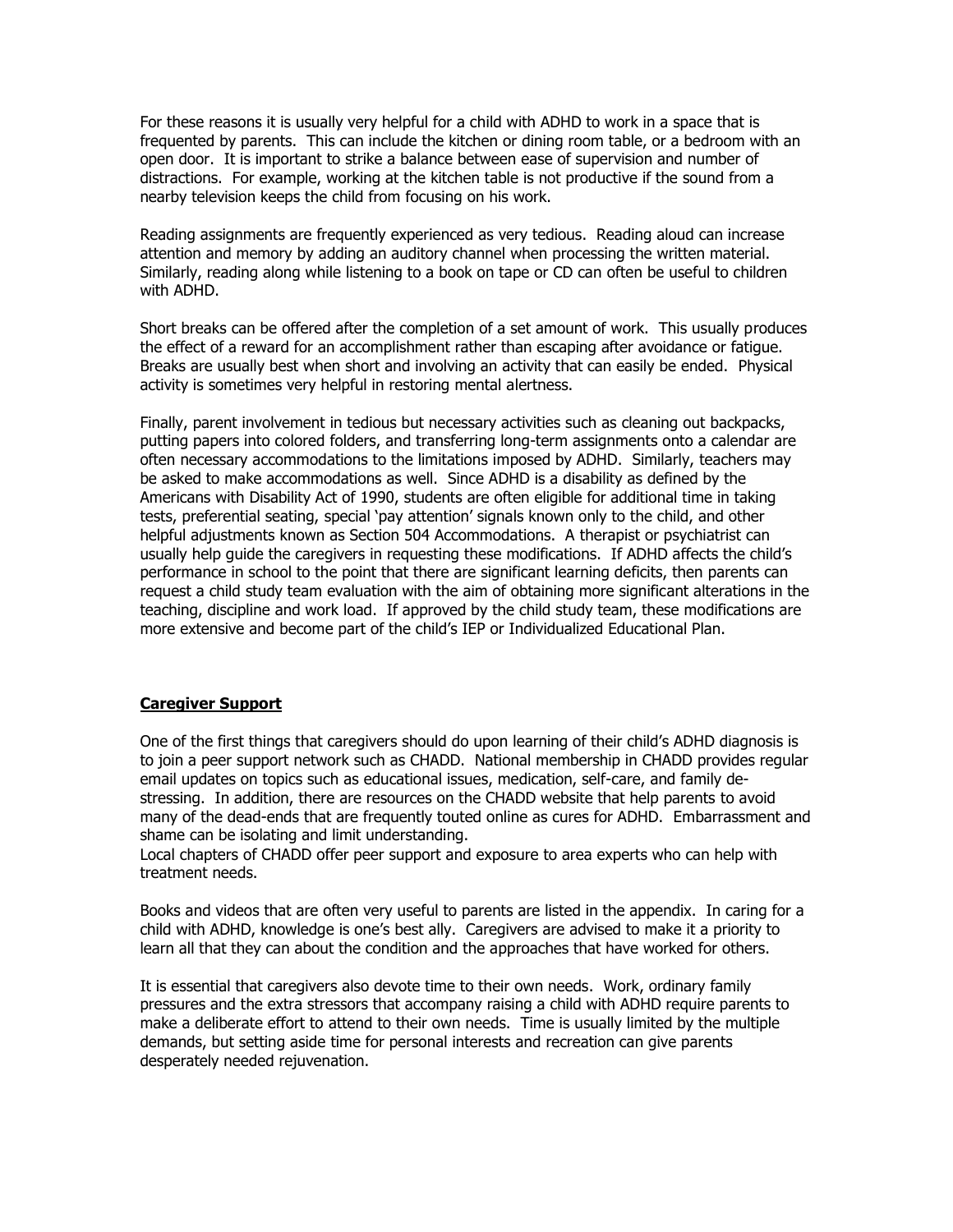Parents and caregivers need to make regular efforts to identify areas of competence in the child affected by ADHD. If a parent can hold the view that their child is a complete person with attributes, gifts and interests separate from ADHD, it will be easier for the child to do the same.

Similarly, it is essential that parents regularly spend time in enjoyable activities with their child. It is too often necessary to correct or admonish a child with ADHD. Parents are well served by finding games, outings, sports, hobbies and interests that allow them to spend time with their child without conflict. Even 15 minutes a day playing a game directed by the child can help build a relationship that will endure the stressors inherent in other aspects of parenting.

Finally, it is especially healing for parents to cultivate a long-term growth perspective. The maddening issues of this moment are temporary. The child will grasp this life lesson and others as they mature and their brain develops. With effort, parents can maintain perspective during the disappointments. They can come to see their child as a separate entity, with a life course that is connected but distinct from that of the parent. Parents can take responsibility for managing their own reactions to their child"s behavior and not take the child"s behavior as an indication of the parent's self-worth. When parents can hold this understanding and communicate it through their actions and attitude, the child with ADHD is given the most essential gift of all: to grow with dignity, self-respect and the knowledge that one is loved, flaws and all.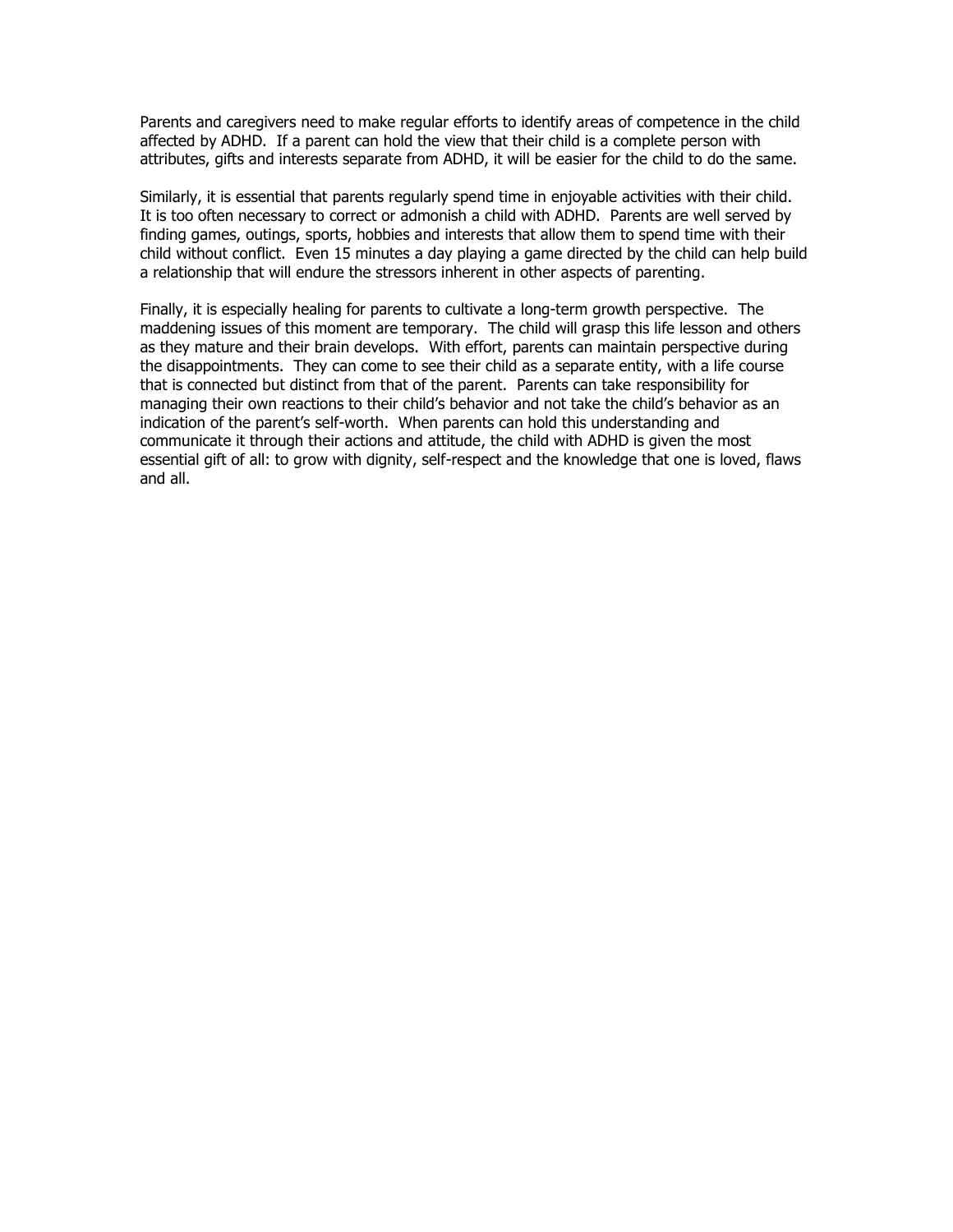#### ADDENDUM

When asked what ADHD looks like, most people can easily identify the restless, active, distractible behaviors commonly associated with ADHD. However, many people will also respond to this behavior as though it were the child"s careless choice and not driven by strong internal forces. Asked what ADHD feels like, most people do not have a clue. The following vignettes were created to help convey what many children and adolescents with ADHD experience in common situations. I created these based upon my two decades of working with children, adolescents and adults with the diagnosis. My hope is that the vignettes may communicate some of the internal experience of ADHD for two particularly common issues: procrastination and waiting for a desired event. It is my belief that the better we can empathize with those children in our care, the better we can intervene to help them. Enjoy.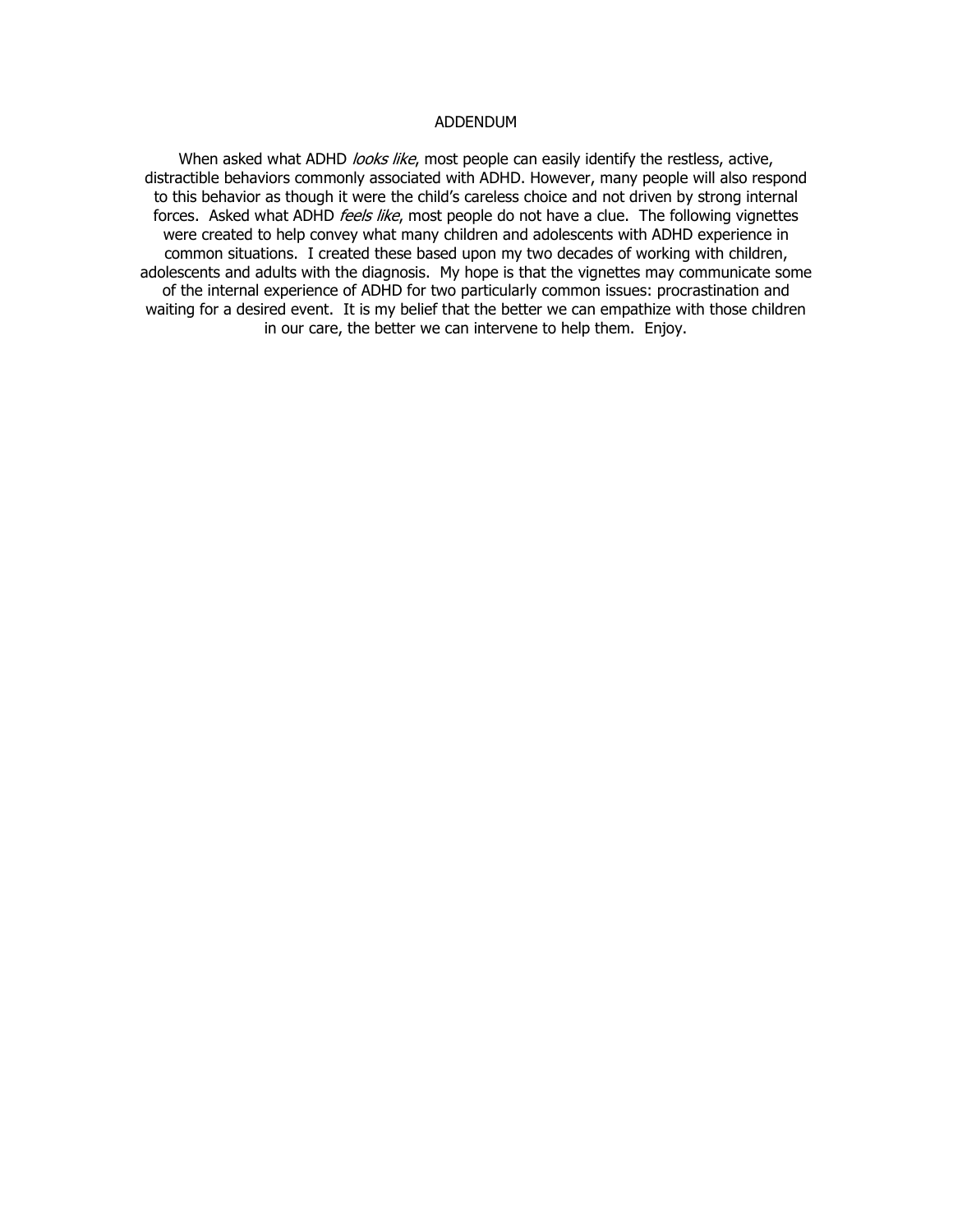### **GUIDED VISUALIZATION: Procrastination and Disorganization in ADHD**

Imagine that you learn that you must prepare a lengthy report on the something with little interest to you, for example, 'the history of septic systems'. The report will be due in nine months and there is no benefit in submitting it earlier. You estimate that collecting the necessary information and writing the paper will take approximately one month of your free time (i.e. not during working hours). When would you begin to work on the project? A very small minority would start the report immediately, preferring to be done with it and not having it hanging over their heads. However, a great many people would likely delay beginning the report until the due date was a month or so away.

Think about what will probably happen in the intervening months before beginning the work. It"s likely that you will occasionally think about the report, but quickly decide that since the due date is so far off, there will be plenty of time to do the work later. It is quite possible that you might lose the piece of paper describing the assignment. Alternately, you might have assumed at the start that the assignment was so straight forward that you would have no trouble remembering the details, and so did not write down the requirements. Once you begin working on the project, it might then become apparent that you don"t have a clear grasp of what is expected. Or perhaps you are sure, but in the months since you were given the assignment, your memory is faded, so that the work you do is not appropriate. It could even be the case that after 7 or 8 months, you"ve completely forgotten about the assignment and don"t do the work at all.

## Are there any other possibilities?

Now remember that for most young people (and some adults) with ADHD, two weeks might as well be nine months. As Russell Barkley describes, two of the central deficits in ADHD include the inability to accurately gauge time and difficulty using a view of the future to affect behavior in the present. All the things that are likely to happen in the long, nine month span that we started with, are likely to happen in days and weeks with school projects and homework. Materials are lost, details are forgotten, and motivation is minimal until deadlines approach. This is why external reminders and assistance with organization are such important accommodations when helping young people with ADHD.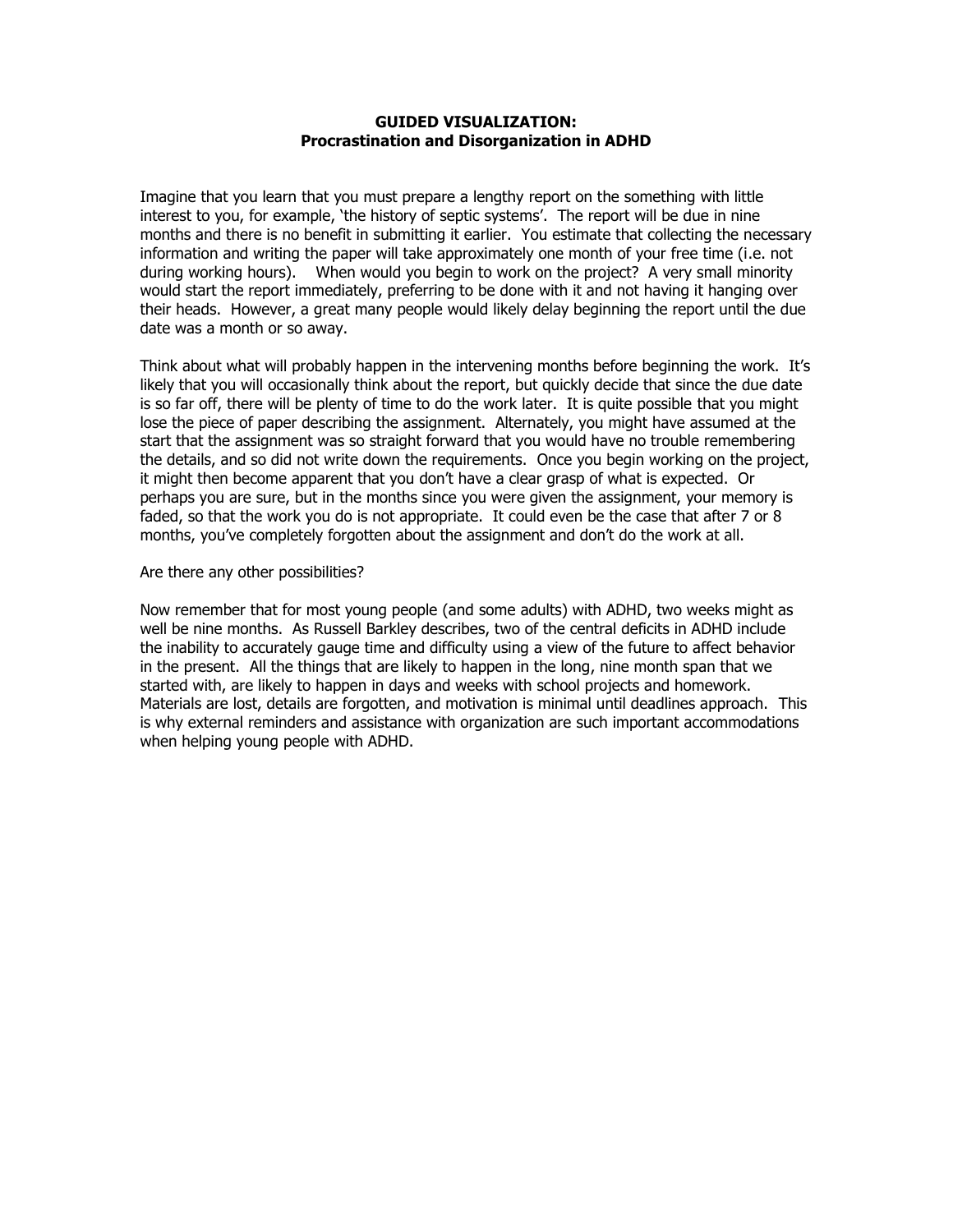## **GUIDED VISUALIZATION: Urgency, Impatience and ADHD**

GREAT NEWS!!!! You"ve won a 4 minute shopping spree in the department store of your choice. And here we are, ready to get started. In just a little while, any items you can fit into your extra large shopping cart during those precious 4 minutes will be yours. There are just a few details to go through before you get started. First, the store will not be closed down during this time so you will have to contend with regular shoppers as you maneuver this jumbo shopping car through the aisles. Oh, and today we are running a big sale, so the store is more crowded than usual. But we have all the things you really want, so this is going to be just great! One more thing, because the public may **not** know about your special opportunity, you must not reveal what you are doing, nor jostle any customers in any way or you will be disqualified. But, so long as you follow these rules anything you put in your shopping cart will be yours! Well, just so long as you make it to the finish line before the 4 minutes are up. Otherwise you lose everything. Oh, and you can"t see the timer or wear a watch, but you can probably keep track of time alright. I mean, it's just 4 minutes.

In just a minute you"ll get started. Meanwhile, it is true that some items are being swept off the shelves by bargain hunters, but don"t worry, I am sure that there will still be plenty of good stuff left. There is just some paper work that you'll need to complete before starting. It shouldn't take very long at all. Just read pages one through ten and then answer the 20 questions that follow. Complete sentences, please.

This little scenario is designed to give a sense of the frustration and impatience that many young people with ADHD experience when being made to wait. The waiting might involve completing homework while friends play outside, or waiting for their turn at a desired activity, or for teens, getting a chance to talk with a girl or boy friend. The ability to delay gratification is reduced by a powerful internal sense of urgency. It's as if every ticking second is an opportunity lost forever. Even adults with ADHD describe this intense sense of urgency affecting them many times a day. Fortunately, most adults have developed the skills to manage it effectively. The next time your son or daughter with ADHD is finding some delay unbearable, keep in mind that the experience of waiting may not be the same as it was when you were this age.